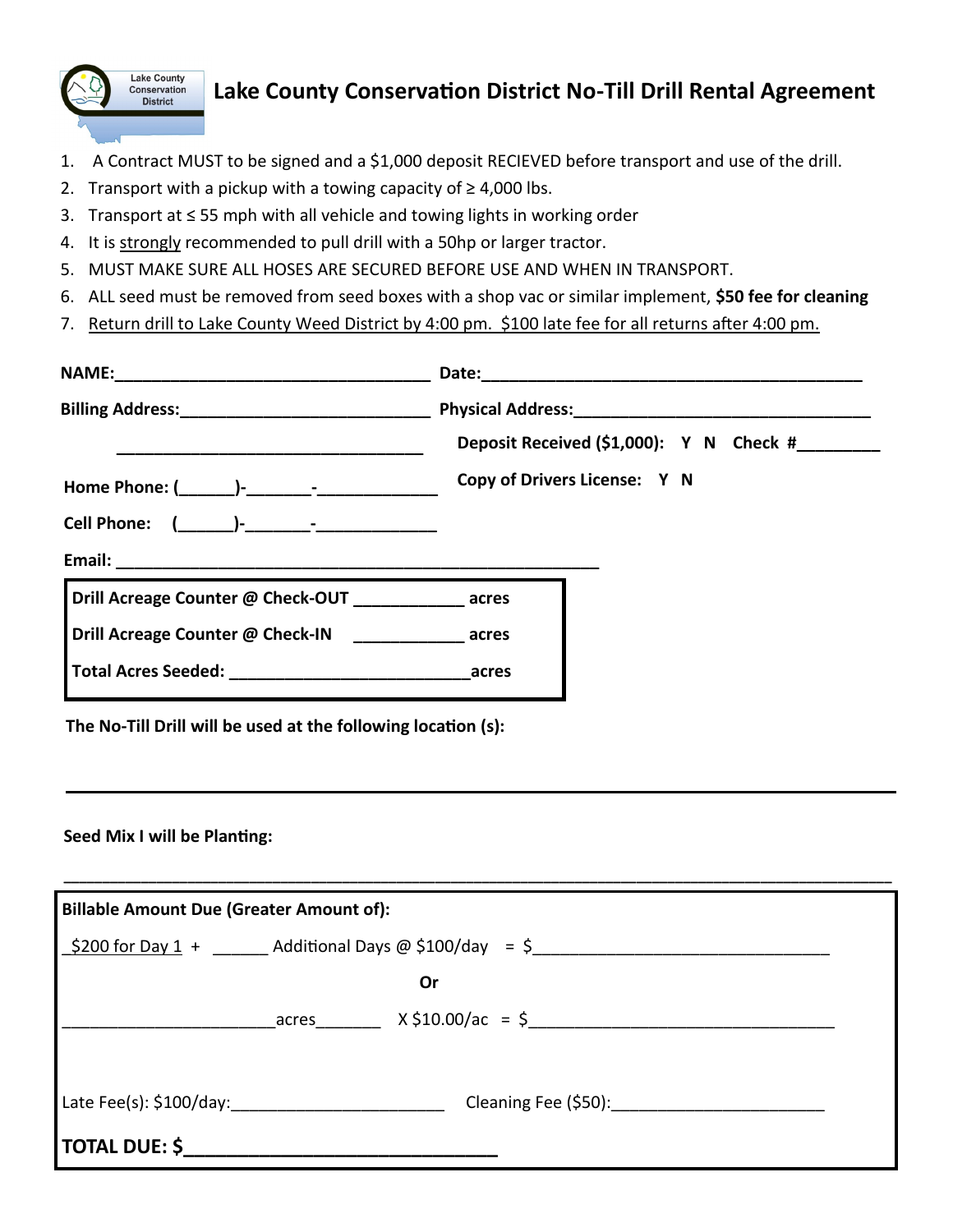#### **WAIVER, RELEASE AND INDMENIFICATION**

**Read this form carefully and be aware that you will be waiving and releasing all claims for injury, damage, or unforeseen agriculture production results you may sustain from the agricultural services provided by the Lake County Conservation District (LCCD) and Lake County Weed District (LCWD) Read and initial each box.**

\_\_\_\_\_ A security deposit of **\$1,000** will be paid when the equipment is leased. The deposit will be refunded after use and after inspection by the LCCD or LCWD reveals that the drill is clean and seed boxes are empty, no more than normal wear and the billable amount due for rental has been paid. These charges must be paid in full before the deposit is returned.

\_\_\_\_\_ I have read and agree to operate the no –till drill according to the LCCD operator's manual.

\_\_\_\_\_ **I will transport the drill with a truck with a towing capacity of ≥ 4,000 lbs with operable vehicle and towing lights.** 

#### **\_\_\_\_\_I will provide the necessary hydraulic adapter (if needed).**

I will be responsible for any damages to the no-till drill while in my possession. If the drill requires any repairs I will contact the LCCD office and/or LCWD. **DO NOT ATTEMPT TO COMPLETE REPAIRS and/or SERVICE YOURSELF**. Repairs and service are to be completed by the LCCD and/or LCWD. only!

\_\_\_\_\_ Agree not to turn to sharply in the field with disks down. This will help prevent damage to the disks.

\_\_\_\_\_ Agree to park the drill at an accessible place and use the cover so it can be moved and protected during poor weather.

**\_\_\_\_\_\_**Agree that the drill is not to be used in pursuit of any 'for-profit' enterprise(s)

Agree to not use fertilizer in any seed box.

\_\_\_\_\_ Agree to assume the full risk of any injuries, death, damages or other loss regardless of severity which I or my employees may sustain as a result of agricultural services provided by LCCD and/or LCWD.

\_\_\_\_\_ Waive, release, and discharge LCCD and LCWD, its agencies, supervisors, employees and volunteers from any and all liability for death, disability, personal injury, loss or damage to property, or actions of any kind, including unforeseen agricultural production results of any nature which may hereafter accrues as a result of the agricultural service provided by the LCCD and LCWD

\_\_\_\_\_ Indemnify, save, and hold harmless the LCCD and/or LCWD its agencies, supervisors, employees and volunteers from any and all claims of any nature, including cost, expenses, and attorney's fees which may in any manner result from or arise out of the LCCD and/or LCWD.

\_\_\_\_\_User will carry liability insurance for un-owned property as well as Homeowners or Farm Insurance and Motor Vehicle Insurance.

### \_\_\_\_\_**I WILL CLEAN THE DRILL, INCLUDING COMPLETELY EMPTYING THE SEED BOX USING A SHOP VAC OR SIMILAR IMPLE-MENT WHEN I FINISH USING THE DRILL. I UNDERSTAND A \$50 CLEANING FEE WILL BE ASSESSED IF THE SEED BOXES ARE NOT FULLY CLEAN UPON RETURN TO LCCD OR LCWD.**

This waiver, release, and indemnification shall be construed broadly to provide a waiver, release, and indemnity to the maximum extent permissible under applicable law.

Any modification of this waiver must have written approval by the Lake County Conservation District office and/or Lake County Weed District prior to provision of agricultural services.

### **I HAVE READ AND FULLY UNDERSTAND THE ABOVE AGREEMENT SPECIFYING MY WAIVER, RELEASE, AND INDEMNIFICA-TION OF ALL CLAIMS.**

**Name:\_\_\_\_\_\_\_\_\_\_\_\_\_\_\_\_\_\_\_\_\_\_\_\_\_\_\_\_\_\_\_\_\_\_\_\_\_\_\_\_\_\_\_\_\_\_\_\_\_\_\_\_\_\_\_\_\_\_\_\_\_\_\_\_\_\_\_\_\_\_\_\_\_\_\_\_\_\_\_\_\_\_\_\_**

Signature: the contract of the contract of the contract of the contract of the contract of the contract of the contract of the contract of the contract of the contract of the contract of the contract of the contract of the